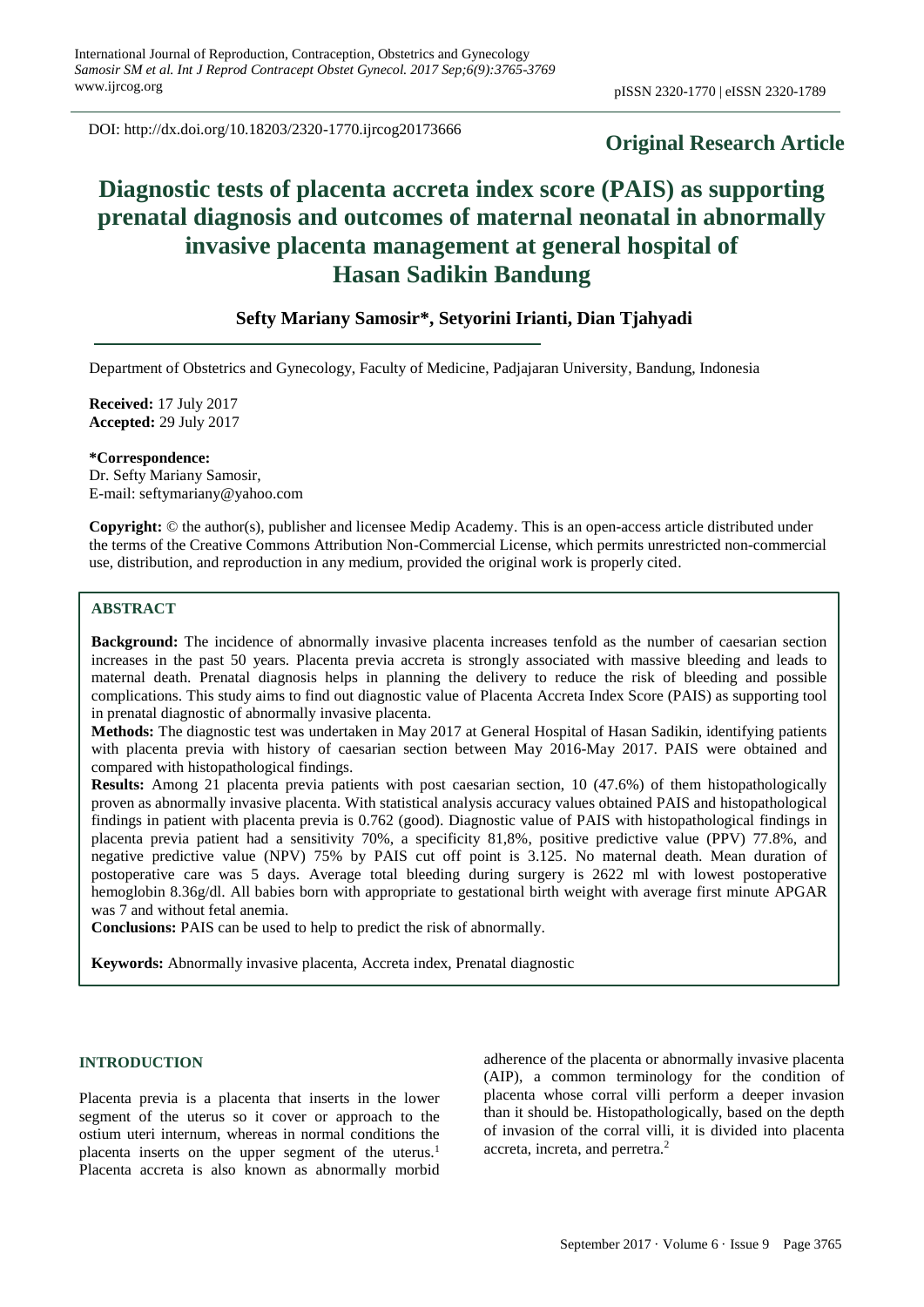The incidence of abnormalities of rare placental invasions has risen to tenfold with increasing numbers of cesarean section in the last 50 years.<sup>3</sup> In the period 1982 - 2002 the incidence rate of placental invasion was 1: 533 labor, increasing significantly compared to the reports in 1970 - 1980 ranged from 1: 4027 to 1: 2510 labor.<sup>4</sup> Former cesarean section is a risk factor for placenta previa and placenta accreta.The more the cesarean section was done previously will increase the risk of placenta previa and placenta accreta.<sup>5</sup>

Placenta previa, accompanied by accreta is closely related to massive obstetric hemorrhage, it can lead to serious pregnancy complications, and potentially lead to maternal death.1,6 Placenta accreta is also common cause of peripartum emergency hysterectomy, which ranges from 51.1%.7,8 The placenta accreta is reported to cause 60% maternal morbidity and 7% mortality.Complications for perinatal also increase mainly due to preterm labor and birth with a small gestasional age.<sup>9,10</sup>

The diagnosis of abnormally invasive placenta when prenatal is the most important thing that will affect the outcome.Prenatal diagnosis will provide an opportunity for proper planning of labor so that it can predict the possibility of bleeding and complications that might be occur.In addition, knowing placenta accreta during prenatal will allow for the elective preparation of the multidisciplinary surgical team. $11$ 

Considering the importance of diagnosis of abnormally invasive placenta in prenatal, the researcher intends to conduct diagnostic test against placental index score of accreta recommended by American Journal of Obstetrics and Gynecology (AJOG) in 2014 and compared with histopathology result as gold standard of AIP.

# **METHODS**

This research is a descriptive research in the form of diagnostic test design. The study was conducted in May 2017 at general hospital of Hasan Sadikin Bandung which is a level III hospital in Indonesia. The selected sample was patients with placenta previa who had a history of caesarean section in the period May 2016 - May 2017 at the RSUP. Dr. Hasan Sadikin Bandung. The sample was divided into two groups: the first group was placental invasion group and the second was not placental invasion.

The maternal and neonatal outcomes in the treatment of AIP proven cases histopathologically will be presented descriptively in terms of average, lowest and highest scores, and percentages.

Capability index score of placenta accreta AJOG recommendation to predict AIP using Receiver Operating Characteristic curve (ROC) with the output of Area Under the Curve (AUC) and the cut-off point. Furthermore, the sensitivity and 1-specificity tables are also made so the best cut-off point can be determined. The next analysis uses 2x2 tables with outputs in the form of sensitivity, specificity, positive predictive value, negative predictive value, and accuracy.

# **RESULTS**

In the period May 2016 - May 2017, at the general hospital of Hasan Sadikin Bandung has 21 gravida with a history of cesarean section with placenta previa. From 21 gravida, 10 (47.6%) were shown histopathologically as abnormally invasive placenta.

#### **Table 1: Demographic characteristics based on histopathologic findings of placental invasion.**

| <b>Characteristic</b>        | <b>Placental</b><br>invasion<br>$(n=10)$ | <b>Non placental</b><br><b>invasion</b><br>$(n=11)$ | P     |
|------------------------------|------------------------------------------|-----------------------------------------------------|-------|
| Age                          | 33.6                                     | 33.09                                               | 0.642 |
| Gestational<br>Age           | 34.2                                     | 33.82                                               | 0.474 |
| Seksio sesarea history n (%) |                                          |                                                     | 1.000 |
| 1                            | 7(70)                                    | 7(63.6)                                             |       |
| $\overline{2}$               | 3(30)                                    | 4(36.4)                                             |       |
| $\geq$ 3                     | Ω                                        |                                                     |       |
| Curettage history, n (%)     |                                          |                                                     | 0.926 |
|                              | 2(20)                                    | 3(27.3)                                             |       |
| >2                           | 1(10)                                    | 1(9.1)                                              |       |

Table 1 shows that there is no difference between groups of placental invasion and non-placental invasion based on age or gestational age when ultrasound examination is performed. The number of cesarean section and curettage also did not show any difference in the placental invasion group and the non-placental invasion.

## **Table 2: Parameters of ultrasound findings between placental invasion groups and non-placental invasion.**

| <b>Parameter</b>                                         | <b>Placental</b><br>invasion<br>$(n=10)$ | <b>Non placental</b><br>invasion<br>$(n=11)$ | Р     |
|----------------------------------------------------------|------------------------------------------|----------------------------------------------|-------|
| Plasenta previa<br>anterior $n$ $(\%)$                   | 10(100)                                  | 3(27.3)                                      | 0.001 |
| Lacuna intraplacenta n (%)                               |                                          |                                              | 0.000 |
| Grade 0                                                  | 0(0)                                     | 6(54.5)                                      |       |
| Grade 1                                                  | 0(0)                                     | 4(36.4)                                      |       |
| Grade 2                                                  | 4(40)                                    | 1(9.1)                                       |       |
| Grade 3                                                  | 6(60)                                    | 0(0)                                         |       |
| Bridging vessels                                         | 7(70)                                    | 0(0)                                         | 0.001 |
| Thickness of the<br>smallest placental<br>myometrium, mm | 2.79<br>[0.0, 4.5]                       | 4.91<br>[3.5, 5.5]                           | 0.000 |

The ultrasonographic findings are presented in Table 2. Placenta previa that inserted on the anterior wall significantly indicates association with the risk of placental invasion.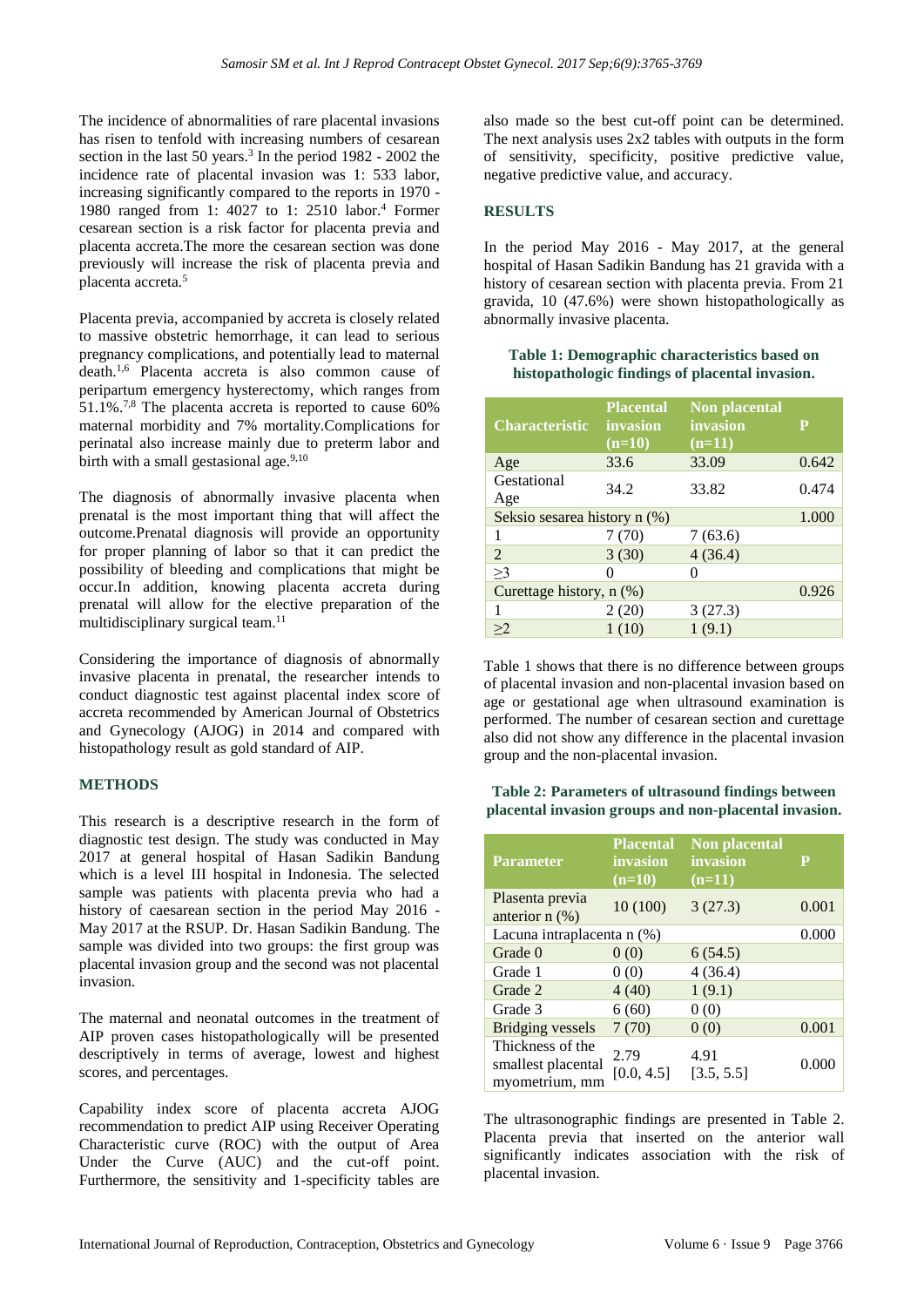Ten histopathologically-proven gravida as abnormally invasive placenta, 100% is a placenta previa involving the anterior wall of the uterus, with a value of  $p \le 0.05$ . Other ultrasound examination parameters, intra placental lacuna, bridging vessels and the smallest retroplacent myometrial thickness also yield p value <0.05.



## **Figure 1: Analysis of receiver operating characteristic curve and under the curve area of placenta accreta index score.**

The results of the analysis of the receiver operating characteristic curve (ROC) score of placenta accreta between the index and histopathological results can be seen in Figure 1.



#### **Figure 2: Cutt-off poin placental accreta index score.**

Based on the results of the ROC curve analysis above, it was found that the under-the-curve area of the placenta accreta index score was 0.9 (95% confidence interval 0.769-1.031).

In this research, the best cut-off point of placenta accreta index score is 3.125 according to the most optimal coordinate sensitivity and specificity on ROC curve. The results of the examination score of placenta accreta index based on the cut-off point to the value of 3.125 compared with the gold standard histopathological results can be seen in Table 3.

Based on the data in Table 3, the result of diagnostic test of placenta index score is 70% sensitivity, 81.8% specificity, 77.8% positive prediction, negative prediction

75%, and accuracy of 0.762 (good). An accurate prenatal diagnosis of ten cases of abnormally invasive placenta makes it possible to conduct a multidisciplinary preparatory work out, thus achieving good outcomes for maternal and neonatal care.

| Table 3: Results of placental index score of accreta |  |
|------------------------------------------------------|--|
| index compared to histopathology result.             |  |

|             |            | <b>Histopathology</b>                 |               | <b>Total</b> |
|-------------|------------|---------------------------------------|---------------|--------------|
|             |            | <b>Placental</b><br>invasion invasion | Non placental |              |
| Placental   | $>3.125$ 7 |                                       |               |              |
| accreta     | $<3.125$ 3 |                                       |               | 12           |
| index score |            |                                       |               |              |
| Total       |            |                                       |               |              |

Table 4 shown the results of maternal and neonatal outcomes in AIP cases diagnosed at prenatal at general hospital Hasan Sadikin Bandung.

#### **Table 4. Maternal and neonatal outcomes in abnormally invasive placenta cases prenatal (n = 10).**

| <b>Maternal</b>                                | $n=10$           |  |  |
|------------------------------------------------|------------------|--|--|
| Estimated bleeding during surgery<br>(ml)      | 2622 (1000-7600) |  |  |
| PRC tranfusion (ml)                            | 387.78 (0-1220)  |  |  |
| FFP tranfusion (ml)                            | 68.89 (0-420)    |  |  |
| Lowest haemoglobin post operation<br>gr/dl     | $8.36(5.8-9.1)$  |  |  |
| Post opeartion care (day)                      | $5(3-11)$        |  |  |
| Intensive Care Unit, n (%)                     | 1(10)            |  |  |
| Vesika urinaria injury n (%)                   | 1(10)            |  |  |
| Re-open surgery                                | $\theta$         |  |  |
| Re-admission                                   | 0                |  |  |
| <b>Neonatal</b>                                |                  |  |  |
| Gestational age at delivery (weeks)            | 34-35            |  |  |
| Birth weight compared to gestational age n (%) |                  |  |  |
| Small period of pregnancy                      | $\Omega$         |  |  |
| According to period of pregnancy               | 10               |  |  |
| Large period of pregnancy                      | $\Omega$         |  |  |
| Apgar first minute                             | $7(3-8)$         |  |  |
| Fetal anemia                                   | 0                |  |  |
| Neonatal intensive care unit                   | 1(10)            |  |  |

Ten cases of abnormally invasive placentas were treated in general hospital Hasan Sadikin did not find any maternal deaths. One patient (10%) was admitted to the high-care unit for three days, while the other 9 required only regular room maintenance.

The average number of bleeding during surgery was 2622 ml with the lowest postoperative hemoglobin averaging 8.36 gr / dl. There are one in ten AIP patients injected with urinary vesica.

No patients had re-open surgery or re-admission after postoperative care. Gestational age at termination of the average pregnancy is 34-35 weeks. All cases were born with a body weight corresponding to gestation, without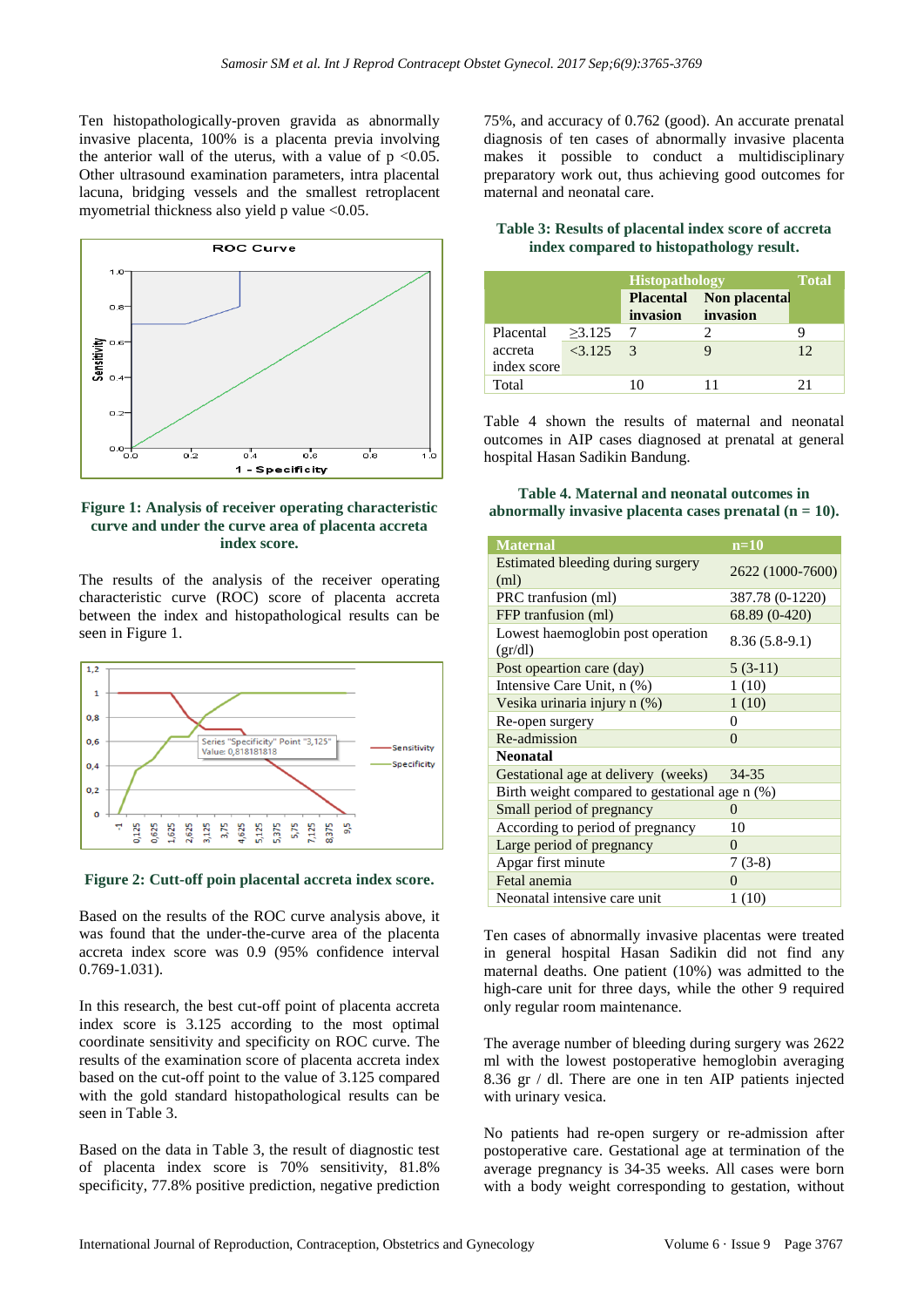fetal anemia. APGAR score in the first minute average is 7. One baby is treated in the neonatal intensive care unit after 3 days of age.

# **DISCUSSION**

In this study, there was no difference between the groups that proved invasive placenta with non-invasive placenta based on age or gestational age when the ultrasound examination was performed.

The number of cesarean section and curettage also did not show any difference in the placental invasion group and not the placental invasion. This is different from the results of Twickler's et al, study of which states the number of caesarean section significantly increases the risk of placental invasion.12-15

The risk of placenta previa accreta increases with the number of cesarean sections namely, 11%, 40%, and >60% in patients with cesarean once, twice, and more than three times. 16-21 While the characteristics of patients with abnormally invasive placenta in RSUP General Hospital of Dr. Hasan Sadikin in the past year is 70% has a history of cesarean section once and the remaining 30% with a history of cesarean section twice. In this study, the best total score of placenta accreta index score was 3.125 with 70% sensitivity, 81.8% specificity, this explains that the ability of total score of placenta accreta index  $\geq 3.125$ to detect placenta invasive occurrence by 70% while ability total score of the placenta accreta index <3.125 to detect a non-invasive placenta occurrence of 81.8%. In this study, 10 cases of abnormally invasive placenta were treated in RSUP General Hospital of Dr. Hasan Sadikin did not find any maternal deaths. In addition, no patients experienced re-open surgery or re-admission after postoperative care. All cases were born with a body weight corresponding to gestation, without fetal anemia. APGAR first minute average is 7. One baby is treated in the neonatal intensive care unit after 3 days of age. This means the maternal and neonatal outcomes in the treatment of abnormally invasive placenta cases in the RSUP. Dr. Hasan Sadikin Bandung by using placenta accreta index score as prenatal support of diagnosis is good.

#### **CONCLUSION**

The placenta accreta score of the AJOG index has a sensitivity of 70%, specificity of 81.8%, a positive predictive value of 77.8%, a negative predictive value of 75%, and an accuracy of 0.762 to diagnose abnormal invasive placenta prenatal.

*Funding: No funding sources Conflict of interest: None declared Ethical approval: The study was approved by the Institutional Ethics Committee*

#### **REFERENCES**

- 1. Oyelese Y, Smulian JC. Placenta evia, placenta accreta, and vasa previa. Obstet Gynecol. 2006;107(4):927-41.
- 2. Chantraine F, Langhoff‐ Roos J. Abnormally Invasive Placenta–AIP. Awareness and pro‐ active management is necessary. Acta Obstet Gynecol Scand. 2013;92(4):369-71.
- 3. ACOG committee opinion. Placenta accreta. Int J Gynecol Obstet. 2002;77:77-8.
- 4. Wu S, Kocherginsky M, Hibbard JU. Abnormal placentation: twenty-year analysis. Am J Obstet Gynecol. 2005;192(5):1458-61.
- 5. Clark SL, Koonings PP, Phelan JP. Placenta previa/accreta and prior cesarean section. Obstet Gynecol. 1985;66(1):89-92.
- 6. Walker MG, Allen L, Windrim RC, Kachura J, Pollard L, Pantazi S et al. Multidisciplinary management of invasive placenta previa. J Obstet Gynaecol Can. 2013;35(5):417-25.
- 7. Daskalakis G, Anastasakis E, Papantoniou N, Mesogitis S, Theodora M, Antsaklis A. Emergency obstetric hysterectomy. Acta Obstet Gynecol Scand. 2007;86(2):223-7.
- 8. Orbach A, Levy A, Wiznitzer A, Mazor M, Holcberg G, Sheiner E. Peripartum cesarean hysterectomy: critical analysis of risk factors and trends over the years. J Matern-Fetal Neonatal Med. 2011;24(3):480-4.
- 9. Sumigama S, Itakura A, Ota T, Okada M, Kotani T, Hayakawa H, et al. Placenta previa increta/percreta in Japan: a retrospective study of ultrasound findings, management and clinical course. J Obstet Gynaecol Res. 2007;33(5):606-11.
- 10. Eller A, Porter T, Soisson P, Silver RM. Optimal management strategies for placenta accreta. BJOG. 2009;116(5):648-54.
- 11. Garmi G, Salim R. Epidemiology, etiology, diagnosis, and management of placenta accreta. Obstet Gynecol Int. 2012;2012.
- 12. Committee P. Society for Maternal–Fetal Medicine, Belfort MA. Placenta accreta Am J Obstet Gynecol. 2010;203(5):430-9.
- 13. ACOG Committee Opinion. Placenta accreta. Obstet Gynecol. 2012;120:207-11.
- 14. D'antonio F, Iacovella C, Bhide A. Prenatal identification of invasive placentation using ultrasound: systematic review and meta‐ analysis. Ultrasound Obstet Gynecol. 2013;42(5):509-17.
- 15. Finberg H, Williams J. Placenta accreta: prospective sonographic diagnosis in patients with placenta previa and prior cesarean section. J Ultrasound Med. 1992;11(7):333-43.
- 16. Twickler DM, Lucas MJ, Balis AB, Santos-Ramos R, Martin L, Malone S et al. Color flow mapping for myometrial invasion in women with a prior cesarean delivery. J Matern Fetal Med. 2000;9(6):330-5.